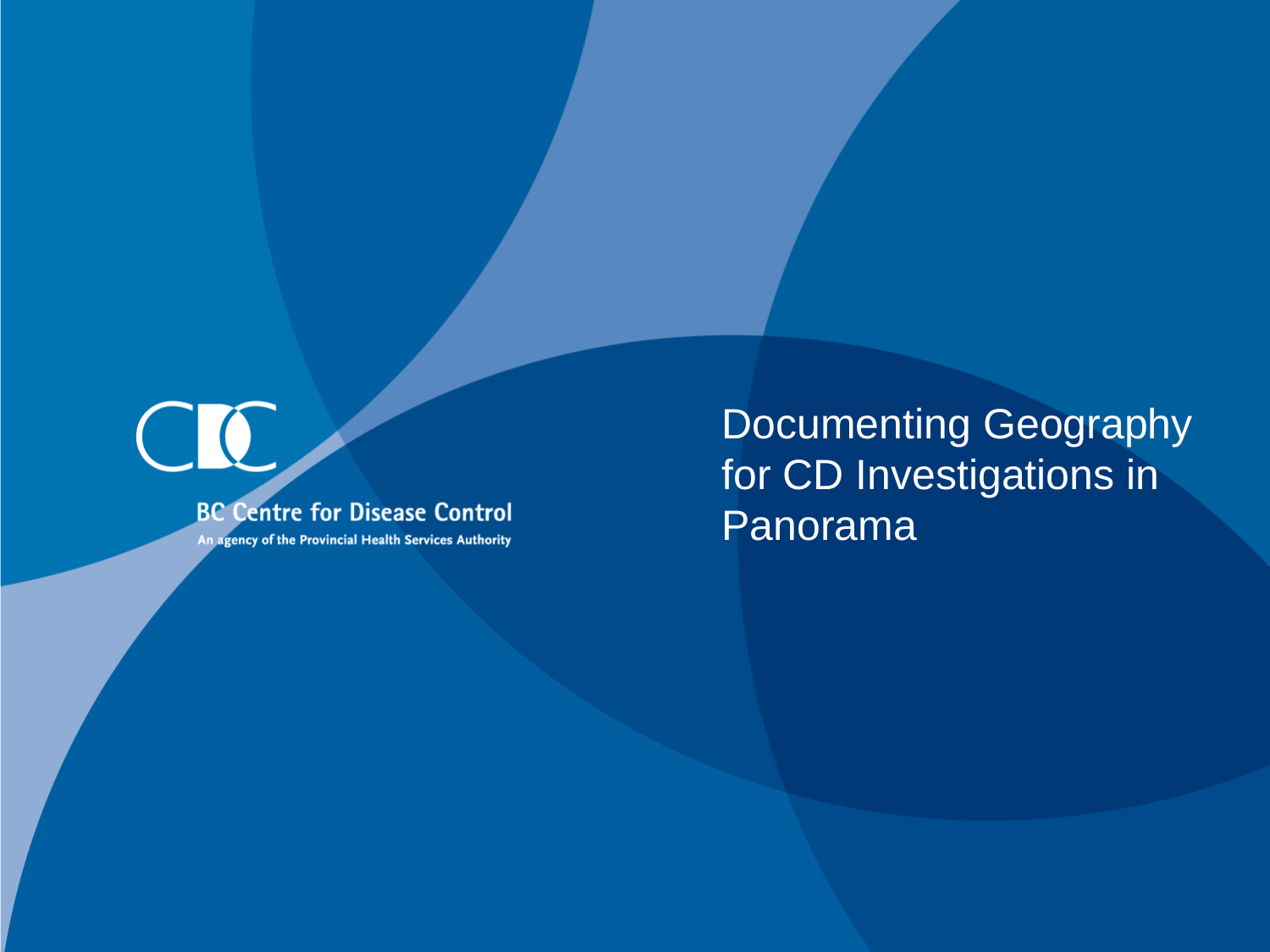# **Table of Contents**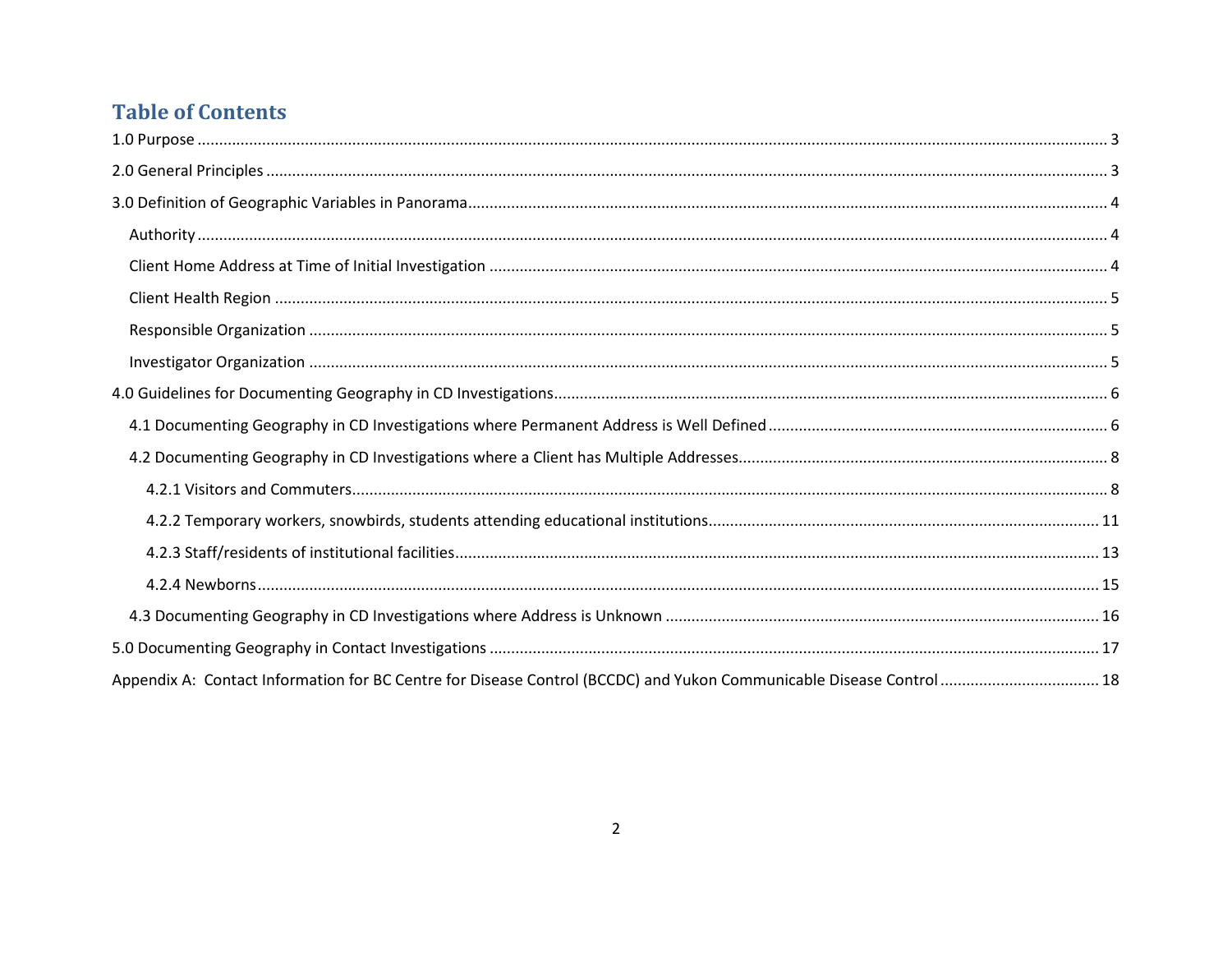## <span id="page-2-0"></span>**1.0 Purpose**

The purpose of this document is to assist Panorama users in documenting Communicable Disease reports so that they:

- 1. Conform to the "Guidelines for Geographic Attribution of CD cases for Surveillance Reporting Purposes: who reports what?".
- 2. Support sharing of records between BC and Yukon when required for case management or federal reporting purposes

This document discusses how to document geography for CD investigations in Panorama. Geographic variables in Panorama may represent different things, including where the client lives, where the client received services, who is reporting the case, or who is providing the services.

Geographic assignment for surveillance purposes, or 'who counts a CD case', is determined by the client's residential address. However, clients sometimes have multiple addresses (e.g. in the case of commuters, temporary workers) or unknown addresses making geographic assignment difficult. This document provides guidance with respect to how specific fields in Panorama - Classification Authority, Client Home Address at Time of Initial Investigation, Client Health Region, Responsible Organization, and Responsible Investigator - should be documented in various scenarios.

Appropriate documentation in Panorama is important and supports the above two objectives, however communication between BC and Yukon health care providers outside of Panorama (e.g. fax, phone) is often necessary to ensure that providers are aware when records are transferred or are appropriately notified when public health actions are required (e.g. contact prophylaxis) (see Appendix A for list of contact numbers). Note: All communication to and from BC should be coordinated by Yukon Communicable Disease Control (YCDC).

# <span id="page-2-1"></span>**2.0 General Principles**

- In general, CD cases are reported by the jurisdiction corresponding to the client's residential address (permanent residence) at the time of the investigation. This applies even if the individual was traveling within or outside the jurisdiction when they became infected, and if their workplace address or mailing address is in an area different from their residential address. Geographic attribution is not done on the basis of a person's health insurance status, existence of a BC PHN or Yukon HCIP or First Nations status card as such identification can be retained even though a person has moved.
- Visitors are excluded from a jurisdiction's surveillance counts. This includes travelers visiting temporarily for holiday, business or family reasons (e.g. summer vacation, summer camp, adventure hiking/ fishing, one-time business trip). Case details should be notified back to the case's jurisdiction of residence for reporting purposes.
- Apart from being used to document the Organizations involved in the care and follow-up of a client, the Responsible Organization field in Panorama is also used to determine who can view the record. In order to support client-centric care, all organizations involved in the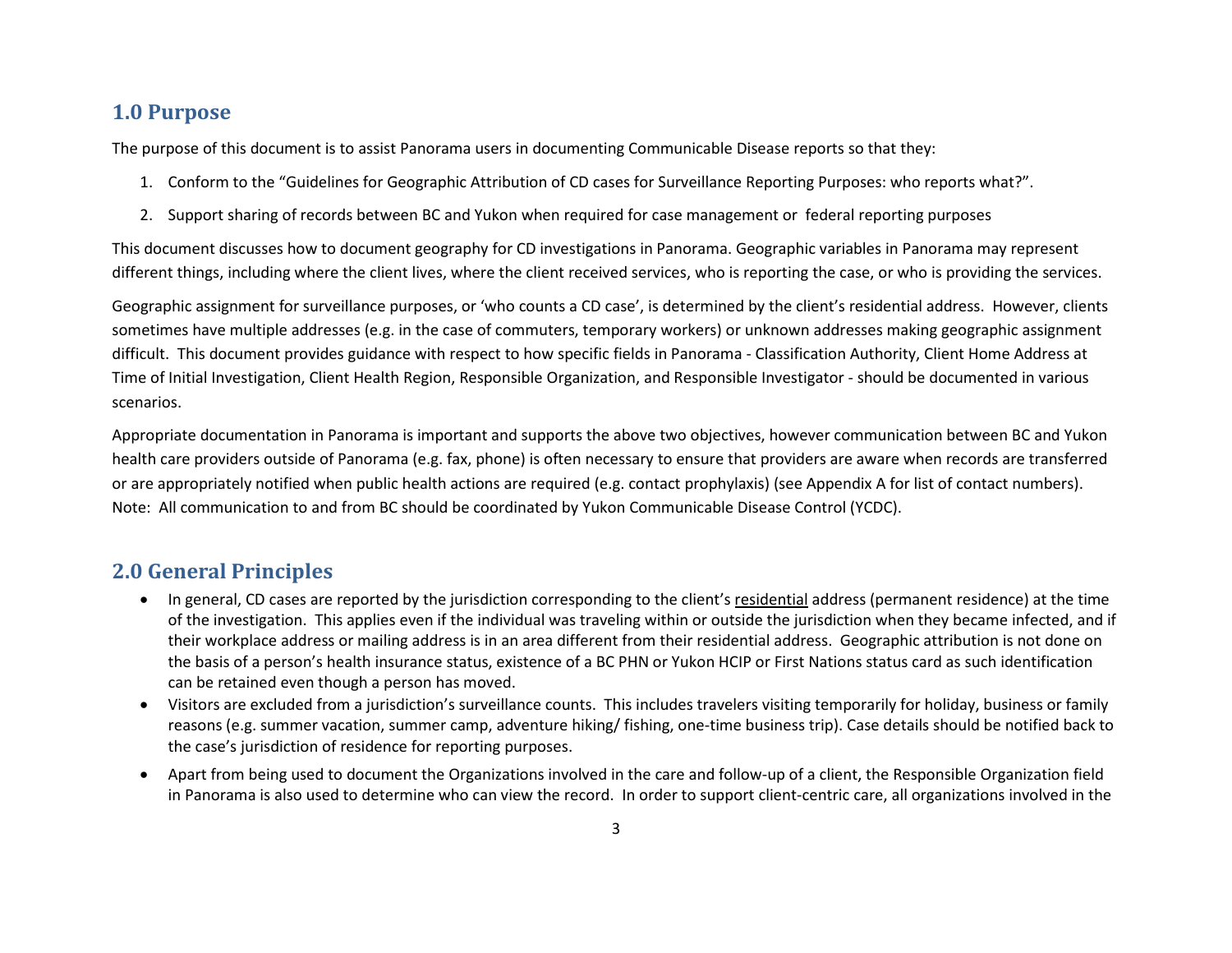public health management of cases should be documented as Responsible Organizations. Operationally, this supports sharing of care by enabling users from all documented Responsible Organizations to access the investigation record. A Responsible Organization may be added to a client's chart – even if no service was provided by that organization – in order to allow that organization to be able to view and access the investigation record. This will occur in situations involving Yukon and BC where a permanent resident of one jurisdiction is provided care by the other. In these situations, both jurisdictions must be added as Responsible Organizations regardless of where care is provided. Including both jurisdictions at time of record creation also supports the transfer of the investigation when the client returns home.

• Yukon contracts BCCDC TB control for consulting services to Yukon around the care and management of TB. As such all Yukon TB investigations and BC TB investigations that involve a Yukon resident must be viewable by both jurisdictions. Consultations might occur at any time, thus parties have agreed that *both jurisdictions will be listed as Responsible Organizations on these TB investigation records*. This applies to all TB services provided – active cases, LTBI, skin tests, etc.

## <span id="page-3-0"></span>**3.0 Definition of Geographic Variables in Panorama**

#### <span id="page-3-1"></span>**Authority**

Represents the jurisdiction that defined the case definition used to classify the investigation (e.g. confirmed, probable). Authority may be Provincial, Territorial, manual (system mandatory) or National. If Yukon case definitions are being applied to the case or contact then 'Territorial' is selected; if the BC case definitions are being applied to the case or contact, then 'Provincial' is selected. The Authority is the jurisdiction in which the case is counted for provincial/territorial and PHAC reporting purposes. No investigation should remain set to 'manual'; the value for 'Authority' must be updated from manual to either 'Territorial' or 'Provincial' depending on the circumstances.

## <span id="page-3-2"></span>**Client Home Address at Time of Initial Investigation**

This is the address associated with the investigation at the time the case was diagnosed. On occasion, a client's temporary address rather than permanent address should be documented as the "**Client Home Address at Time of Initial Investigation**". Please refer to the specific use cases in the tables below. This variable is found on the Investigation screens in Panorama, not in demographics.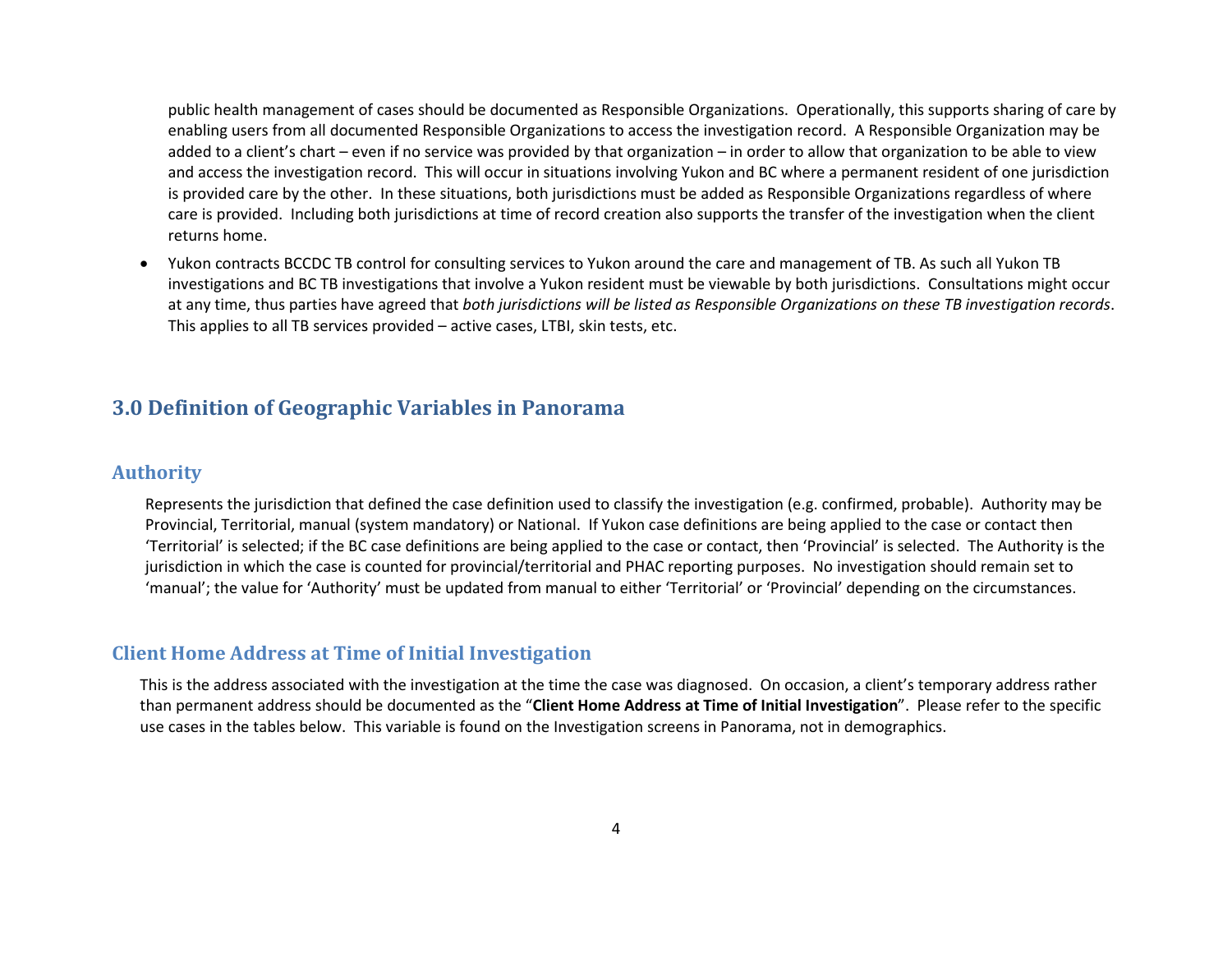## <span id="page-4-0"></span>**Client Health Region**

This is the Health Region (Branch) associated with the Client's primary home address. This is the location that the client claims is their permanent place of residence. Health region policy states that Health Region is only changed when the client permanently moves to a new region. If the client moves permanently, the existing address is end dated and the new address documented, and the Client Health Region changed.

## <span id="page-4-1"></span>**Responsible Organization**

The Organization(s) providing care and follow-up for a client investigation and/or responsible for reporting and surveillance. The Responsible Organization value for each party will be entered at the "lowest" level for each organization to match the local service delivery location (e.g. branch).

Note: A Responsible Organization may be added to a client's chart – even if no service was provided by that organization – in order to allow that organization to be able to view and access the investigation record for surveillance and reporting purposes. This will occur in situations involving Yukon and BC where a permanent resident of one jurisdiction is provided care by the other. In these situations, both jurisdictions must be added as Responsible Organizations regardless of where care is provided.

TB investigations are to include YCDC and BC CDC TB Services as Responsible Organizations for all Yukon TB investigations and BC TB investigations that involve a Yukon resident. This supports the agreement between Yukon and BC TB Control for consultation services.

When selecting a Responsible Organization, it is also mandatory to select a Responsible Organization Workgroup; please select the most appropriate choice from the list of values provided in Panorama.

## <span id="page-4-2"></span>**Investigator Organization**

Each investigation must have one Primary Investigator organization which may include assignment to a specific person. This is the investigator responsible for care and follow-up. An investigation may have several secondary investigators and/or 'other' investigator organizations; these should include only those doing active work with the case and associated Public Health follow up. In some circumstances the jurisdiction reporting the investigation nationally may be different from the primary investigator.

When adding an Investigator Organization, it is also mandatory to select an Investigator Workgroup; please select the most appropriate choice from the list of values provided in Panorama.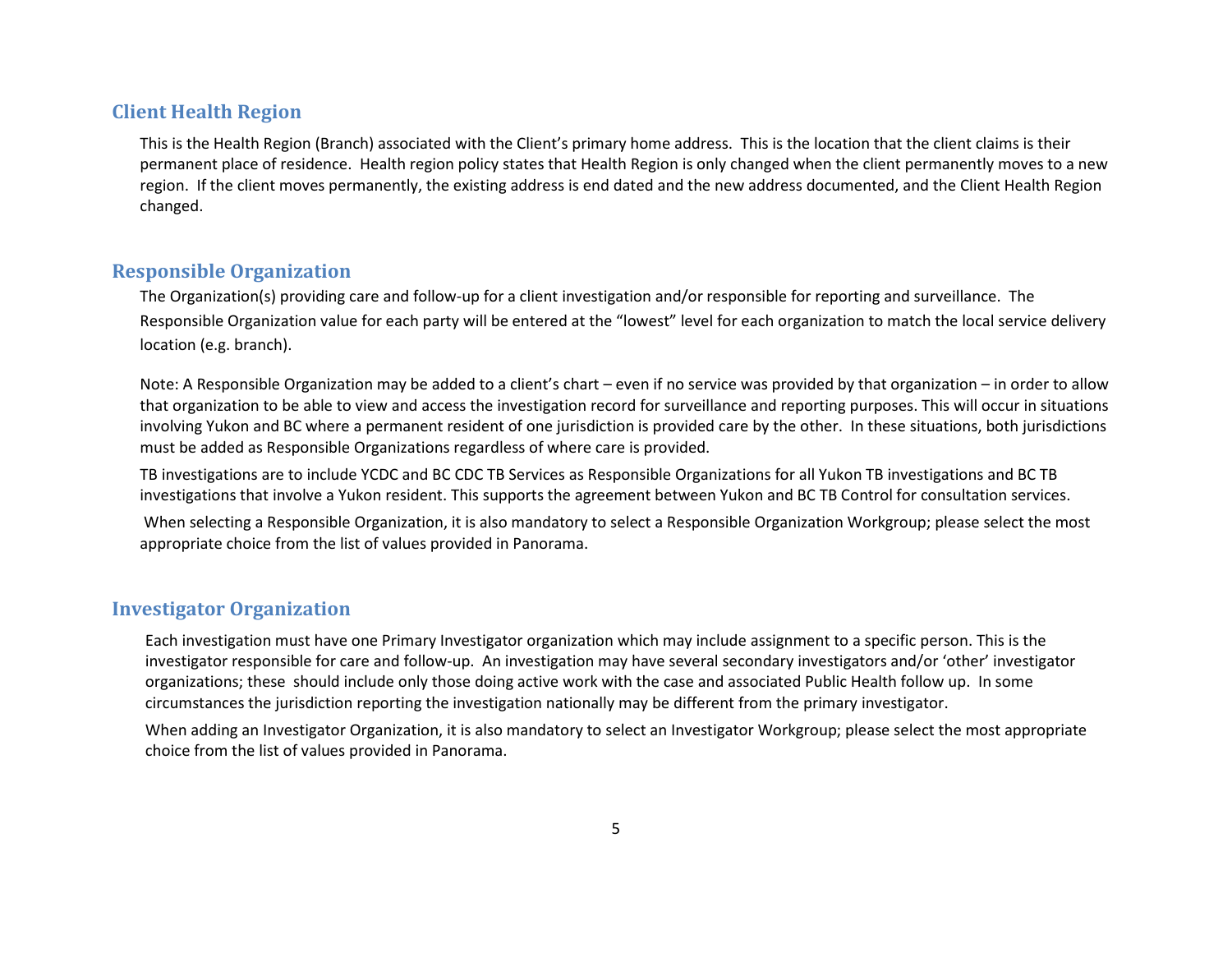# <span id="page-5-0"></span>**4.0 Guidelines for Documenting Geography in CD Investigations**

# <span id="page-5-1"></span>**4.1 Documenting Geography in CD Investigations where Permanent Address is Well Defined**

Clear-cut cases where the permanent residence of the client is known should be documented as follows:

|                                                                               | <b>Authority</b> | "Client home"<br><b>Address at time</b><br>of initial<br>investigation" | <b>Client</b><br><b>Health Region</b><br>(at the time of<br>the<br>investigation) | Responsible<br>Organization                             | Investigator<br>Organization<br>$1 - Primary$<br>$2 -$ Secondary<br>$O$ – other                      | Who reports<br>nationally? |
|-------------------------------------------------------------------------------|------------------|-------------------------------------------------------------------------|-----------------------------------------------------------------------------------|---------------------------------------------------------|------------------------------------------------------------------------------------------------------|----------------------------|
| Yukon is providing public<br>1.<br>health services for<br>Yukon residents     | Territorial      | Yukon                                                                   | Yukon                                                                             | - YCDC HSDA<br>- BCCDC TB<br>Control if TB<br>related.  | 1-YCDC HSDA<br>2- BCCDC TB<br>Control, if<br>providing<br>consultation                               | Yukon                      |
| BC is providing any<br>2.<br>public health service for<br><b>BC</b> residents | Provincial       | <b>BC</b>                                                               | <b>BC</b>                                                                         | - BC Branch<br>- BCCDC TB<br>Control (if TB<br>related) | 1-BC Branch or<br><b>Health Authority</b><br>2- BCCDC TB<br>Control, if<br>providing<br>consultation | <b>BC</b>                  |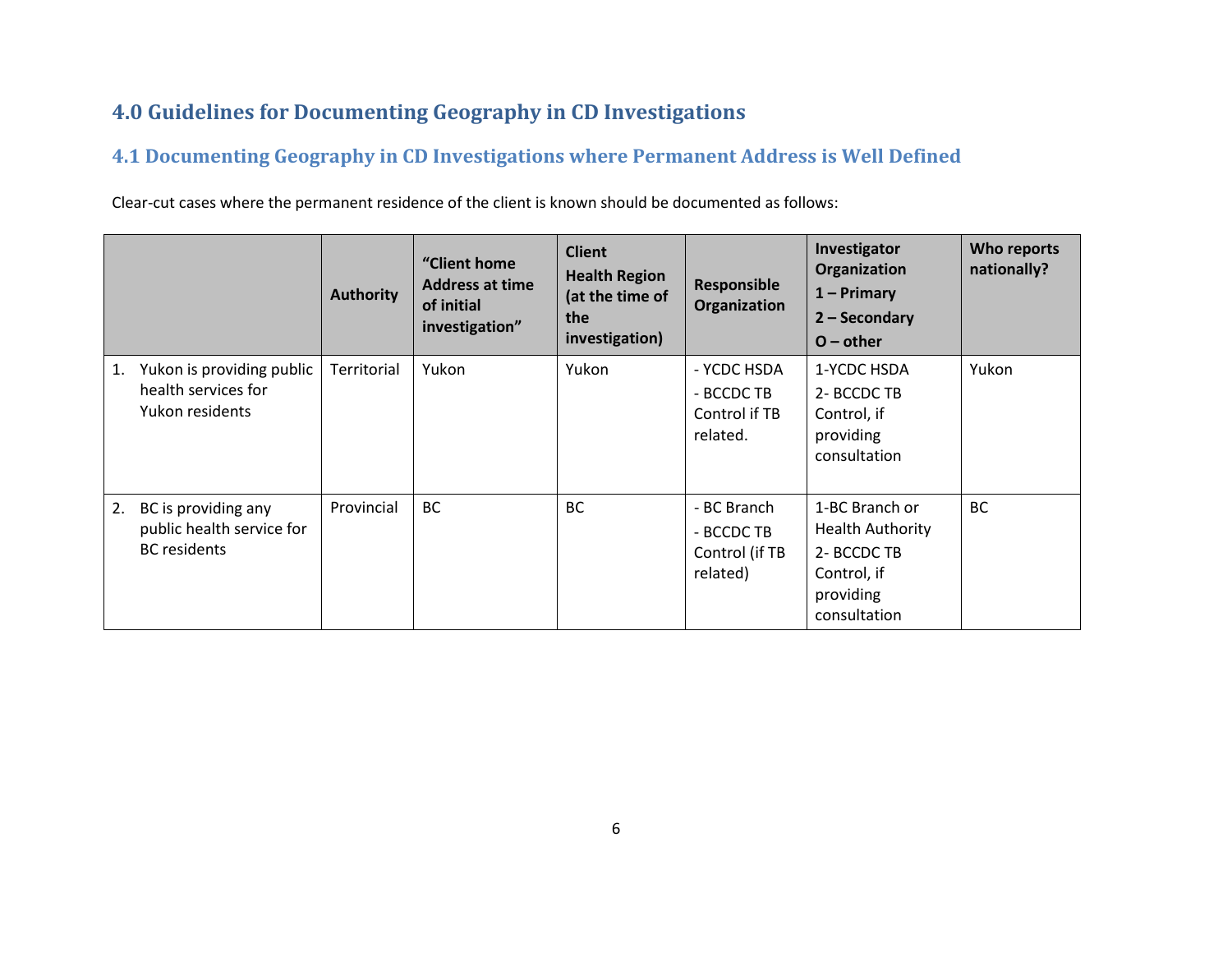<span id="page-6-1"></span><span id="page-6-0"></span>

|    |                                                                             | <b>Authority</b> | "Client home<br><b>Address at time</b><br>of initial<br>investigation" | <b>Client</b><br><b>Health Region</b><br>(at the time of<br>the<br>investigation)     | Responsible<br>Organization                                            | Investigator<br>Organization<br>$1 - Primary$<br>2 - Secondary<br>$O$ – other                                                         | Who reports<br>nationally? |
|----|-----------------------------------------------------------------------------|------------------|------------------------------------------------------------------------|---------------------------------------------------------------------------------------|------------------------------------------------------------------------|---------------------------------------------------------------------------------------------------------------------------------------|----------------------------|
| 3. | BC is providing public<br>health services for<br>Yukon residents            | Territorial      | Yukon                                                                  | Yukon                                                                                 | - BC Branch<br>- YCDC HSDA<br>- BCCDC TB<br>Control (if TB<br>related) | 1- BC Branch or<br><b>Health Authority</b><br>2- BCCDC TB<br>Control, if<br>providing<br>consultation<br>2-YCDC HSDA, if<br>assisting | Yukon                      |
| 4. | Yukon is providing public<br>health services to BC<br>resident (E.g. Atlin) | Provincial       | <b>BC</b>                                                              | BC <sup>^</sup><br>^exception:<br>Lower Post, BC<br>is under Yukon<br>JORG structure. | $BCCDC1$ and<br>YCDC HSDA                                              | 1-YCDC HDSA                                                                                                                           | <b>BC</b>                  |

 $\overline{\phantom{a}}$ 

<sup>&</sup>lt;sup>1</sup> Case/contact notification to occur subsequently from BCCDC to the appropriate BC Health Authority (HA); the HA will update the record to add themselves as a Responsible Organization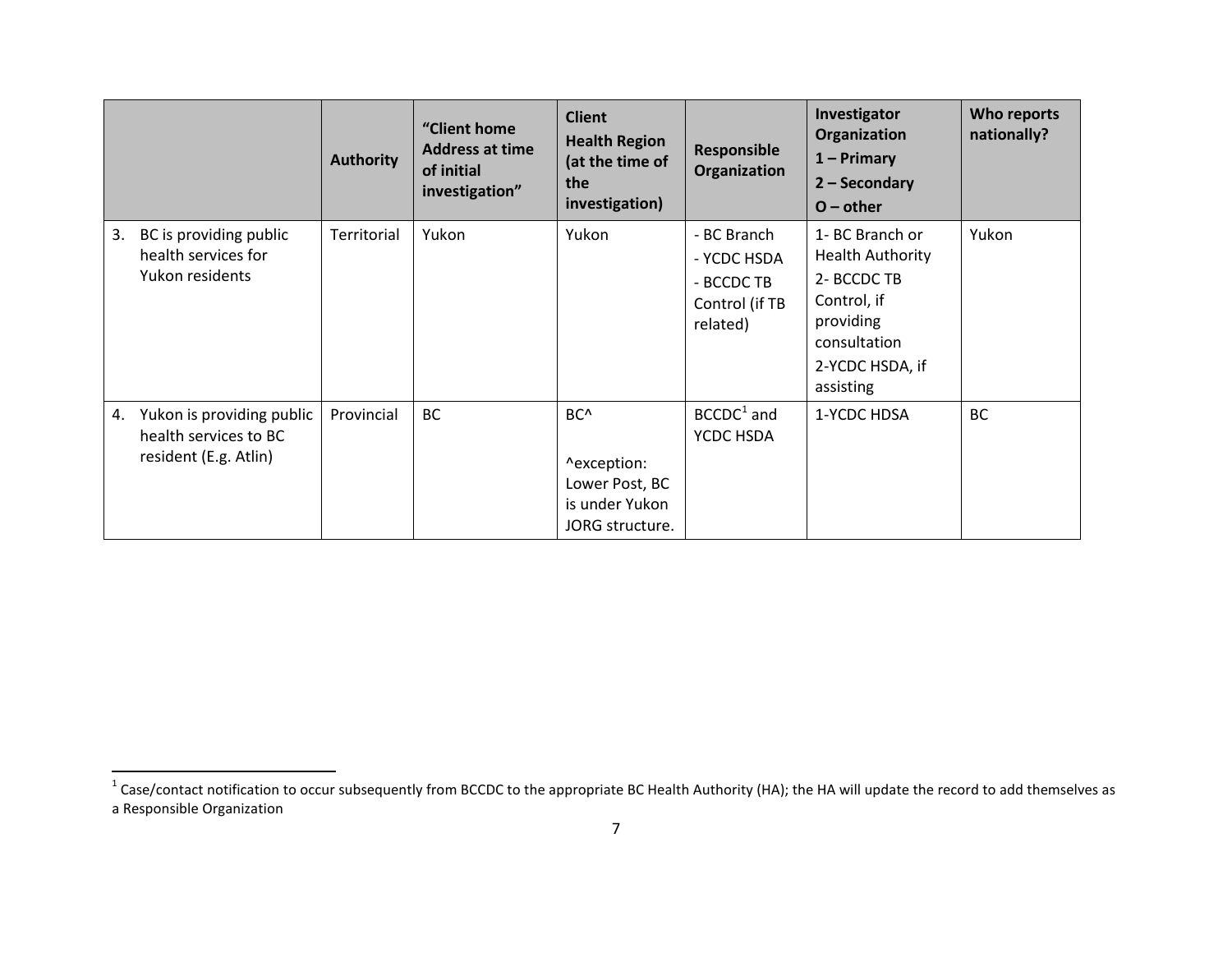## <span id="page-7-0"></span>**4.2 Documenting Geography in CD Investigations where a Client has Multiple Addresses**

There may be circumstances where geographic determination for reporting purposes is not clear cut. The following describe common scenarios encountered and the jurisdiction to which such cases should be assigned.

#### <span id="page-7-1"></span>**4.2.1 Visitors and Commuters**

Visitor: This includes travelers visiting temporarily for holiday, business or family reasons (e.g. summer vacation, summer camp, adventure hiking/ fishing, one-time business trip).

*Case details should be notified back to the case's jurisdiction of residence (e.g. Health Region)* for reporting purposes and should not be included in the counts of the jurisdiction that is being visited.

#### Commuter:

This is an individual with multiple addresses (e.g. a permanent address in one jurisdiction and temporary address(es) in another jurisdiction where they reside for the work requirement). The commuter has not established a permanent residency in the location where they are working but has a regular requirement to be in that jurisdiction.

*Case details should be notified back to the case's jurisdiction of residence (e.g. Health Region)* for reporting purposes and should not be included in the counts of the jurisdiction that is being commuted to.

In general, Address at Time of Case and Health Region should be documented based on their permanent address, not the address they are visiting or where they are working.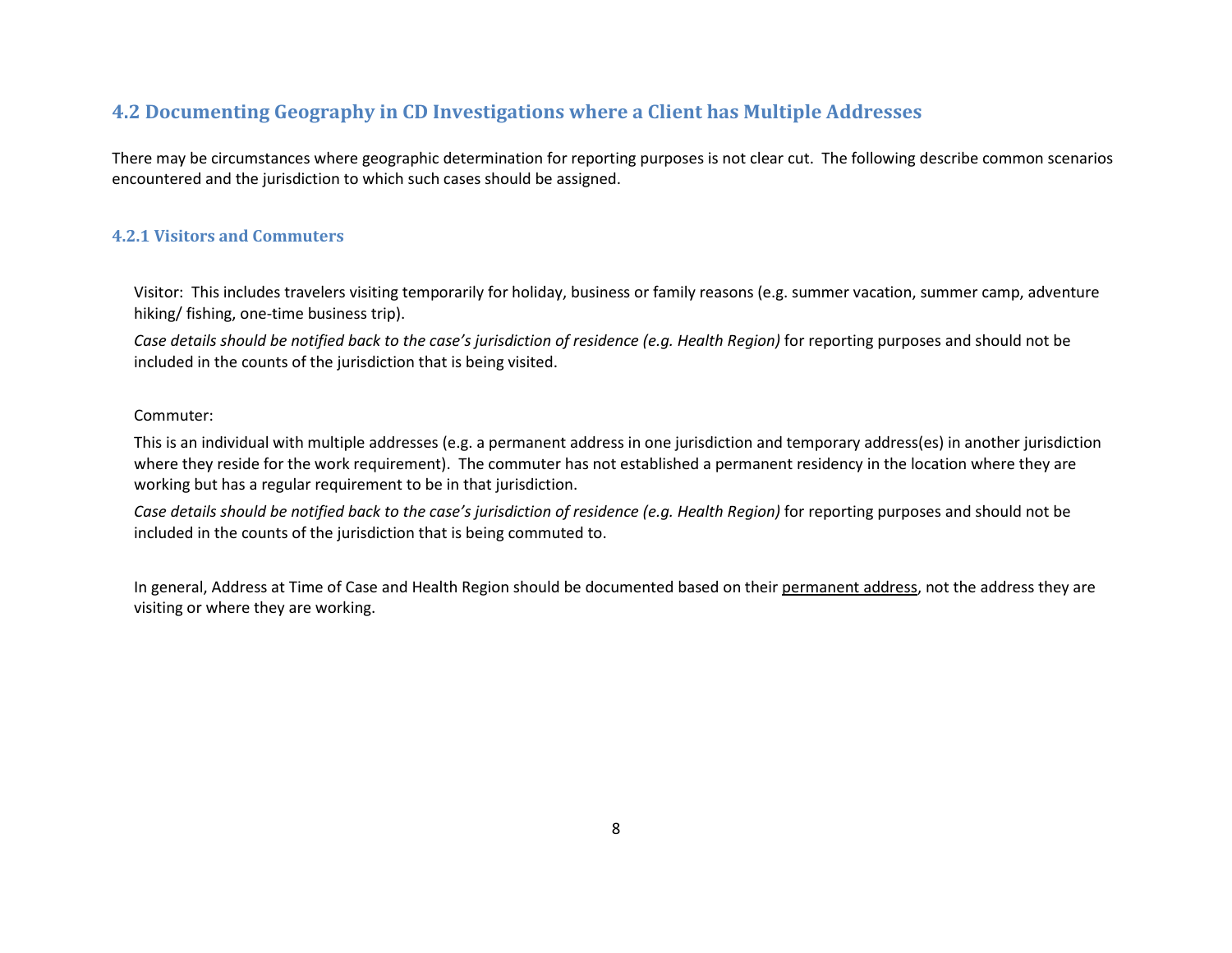<span id="page-8-1"></span><span id="page-8-0"></span>

|    |                                                                                                                                                                                    | <b>Authority</b> | "Client home<br><b>Address at time</b><br>of initial<br>investigation" | <b>Client</b><br><b>Health Region</b><br>(at the time of<br>the<br>investigation) | <b>Responsible</b><br>Organization                                     | Investigator<br>Organization<br>$1 - Primary$<br>$2 -$ Secondary<br>$O$ – other                                                     | Who reports<br>nationally? |
|----|------------------------------------------------------------------------------------------------------------------------------------------------------------------------------------|------------------|------------------------------------------------------------------------|-----------------------------------------------------------------------------------|------------------------------------------------------------------------|-------------------------------------------------------------------------------------------------------------------------------------|----------------------------|
| 5. | Visitor/Commuter:<br>Yukon resident travelling<br>in BC temporarily for<br>holiday, business or<br>family reasons<br>Assume: BC diagnosed<br>the Case and is<br>providing service  | Territorial      | Yukon <sup>2</sup>                                                     | Yukon                                                                             | - BC Branch<br>- YCDC HSDA<br>- BCCDC TB<br>Control (if TB<br>related) | 1- BC Branch or Health<br>Authority<br>2- BCCDC TB Control,<br>if providing<br>consultation<br>2-YCDC HSDA, if<br>services provided | Yukon                      |
| 6. | Visitor/Commuter: BC<br>resident travelling in<br>Yukon temporarily for<br>holiday, business or<br>family reasons<br>Assume: Yukon<br>diagnosed the case and<br>providing services | Provincial       | BC <sup>3</sup>                                                        | <b>BC</b>                                                                         | $BCCDC1$ and<br>YCDC HSDA                                              | 1-YCDC HSDA<br>2- BC Branch or HA, if<br>services provided<br>2- BCCDC TB Control,<br>if providing<br>consultation                  | <b>BC</b>                  |

 $\overline{\phantom{a}}$ 

<sup>&</sup>lt;sup>2</sup> Please note: the temporary BC address should be documented for case management purposes through addition of a new Client Address with Address Type = temporary (in the Personal Information Screen)

<sup>&</sup>lt;sup>3</sup> Please note: the temporary Yukon address should be documented for case management purposes through addition of a new Client Address with Address Type = temporary (in the Personal Information Screen)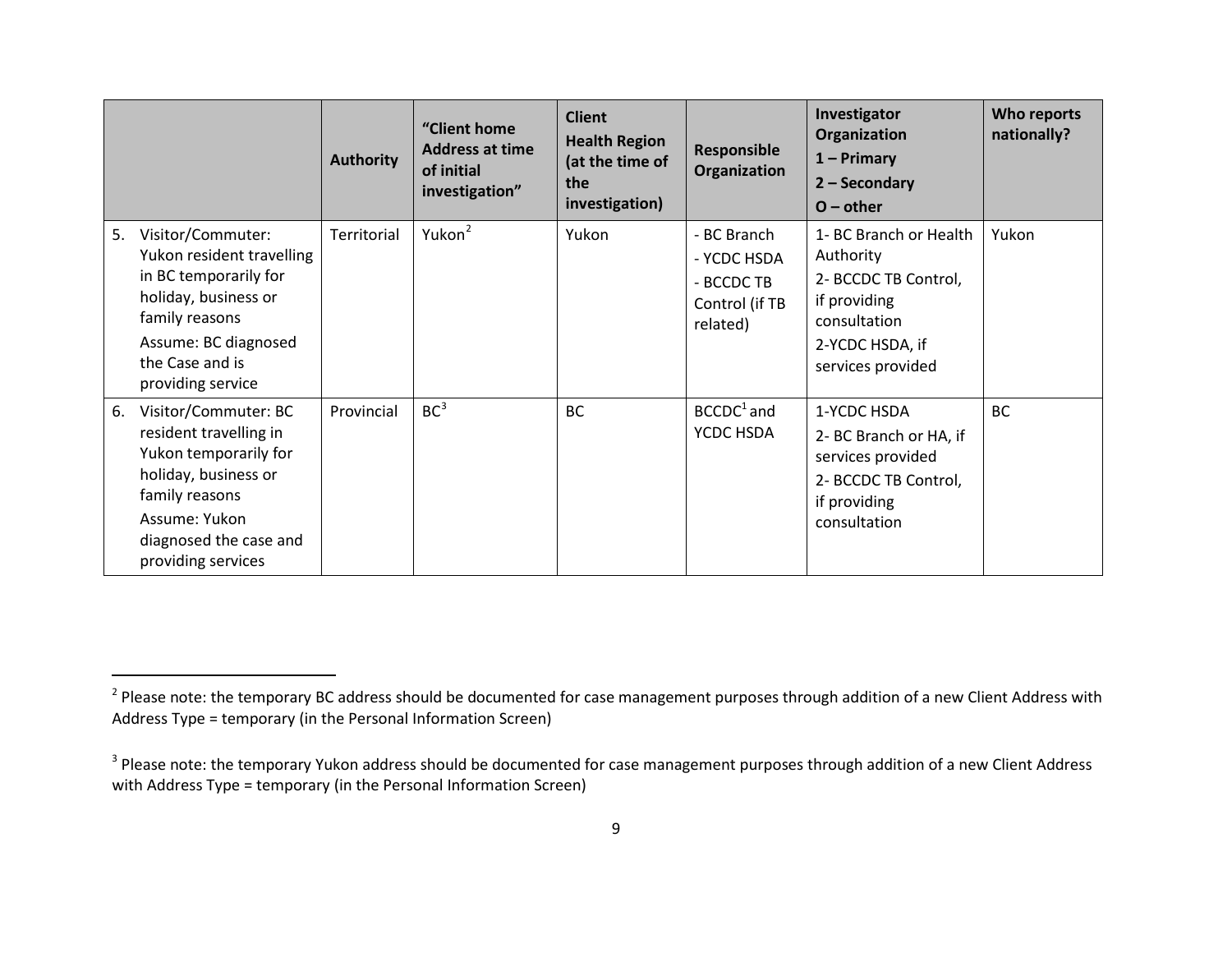|    |                                                                                                                                                                                        | <b>Authority</b> | "Client home<br><b>Address at time</b><br>of initial<br>investigation" | <b>Client</b><br><b>Health Region</b><br>(at the time of<br>the<br>investigation) | Responsible<br>Organization                             | Investigator<br>Organization<br>$1 - Primary$<br>$2 -$ Secondary<br>$O$ – other             | Who reports<br>nationally? |
|----|----------------------------------------------------------------------------------------------------------------------------------------------------------------------------------------|------------------|------------------------------------------------------------------------|-----------------------------------------------------------------------------------|---------------------------------------------------------|---------------------------------------------------------------------------------------------|----------------------------|
| 7. | Visitor/Commuter: Out<br>of province/territory<br>client provided service<br>in Yukon (e.g. Client<br>from Alberta)<br>Assume: Yukon<br>diagnosed the Case and<br>is providing service | Territorial      | Appropriate<br>jurisdiction<br>outside Yukon<br>and BC                 | Out of Yukon                                                                      | YCDC HSDA                                               | 1-YCDC HSDA<br>2- BCCDC TB Control,<br>if providing<br>consultation                         | Other<br>jurisdiction      |
| 8. | Visitor/Commuter: Out<br>of province/territory<br>client provided service<br>in BC (e.g. from Alberta)<br>Assume: BC diagnosed<br>the case and is providing<br>service                 | Provincial       | Appropriate<br>jurisdiction<br>outside Yukon<br>and BC                 | Out of BC                                                                         | - BC Branch<br>- BCCDC TB<br>Control (if TB<br>related) | 1- BC Branch or Health<br>Authority<br>2- BCCDC TB Control,<br>if providing<br>consultation | Other<br>jurisdiction      |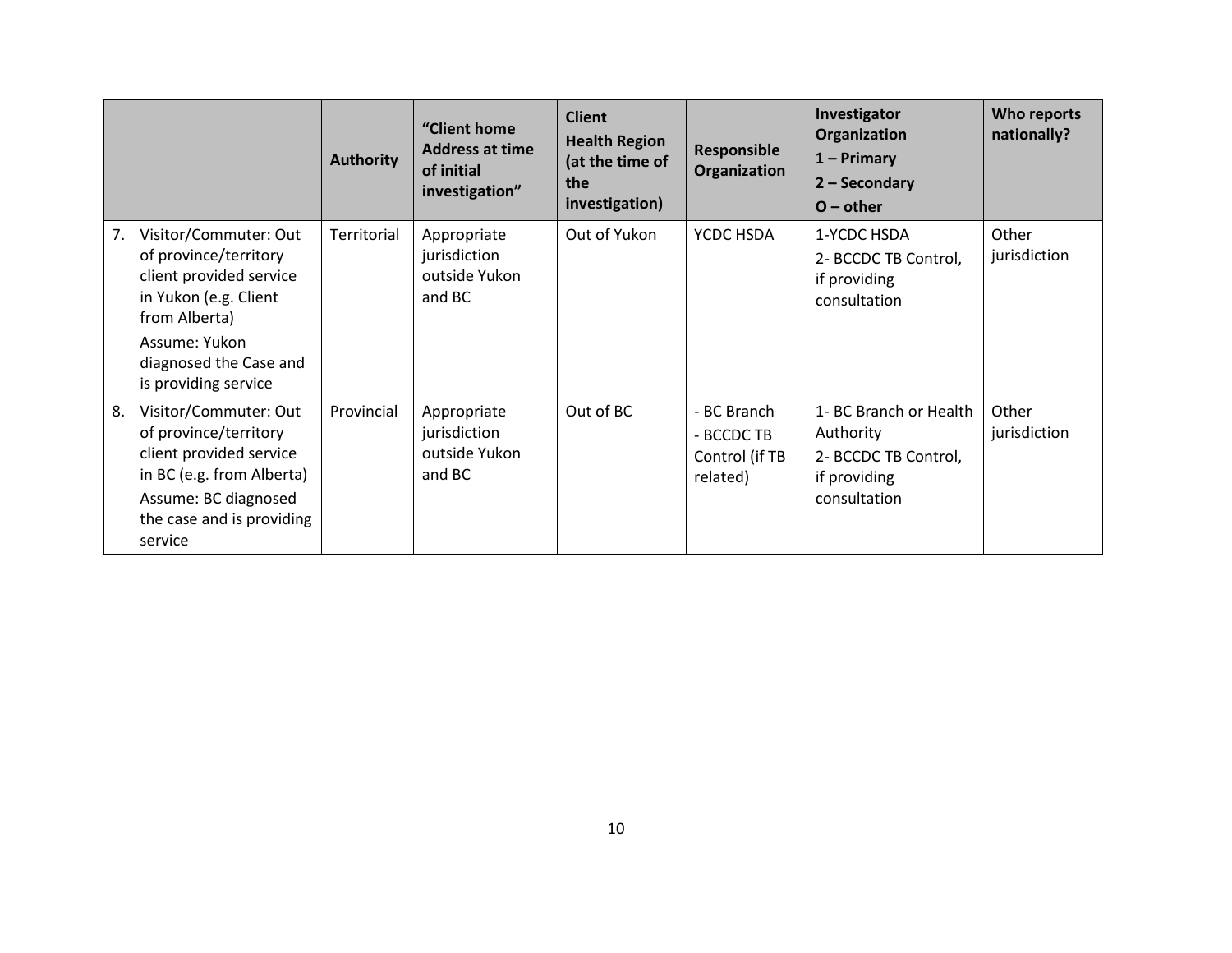#### <span id="page-10-0"></span>**4.2.2 Temporary workers, snowbirds, students attending educational institutions**

These are individuals with multiple addresses (e.g. a permanent address in one jurisdiction and a temporary address where they reside while working, visiting or attending school). These individuals have relocated for an extended period of time and have established residency in the temporary location.

*These cases should be reported by the jurisdiction where they have established temporary residence* at the time of diagnosis. *Case details should be notified back to the case's jurisdiction of permanent residence. It should be clear in this notification that the jurisdiction of temporary residence intends to report the case nationally.* 

In Panorama, temporary workers, snowbirds, students attending educational institutions should have their Address at Time of Case documented as their temporary address however Client Health Region should reflect their permanent address.

|    |                                                                                                                                 | <b>Authority</b> | "Client home<br><b>Address at time</b><br>of initial<br>investigation" | <b>Client</b><br><b>Health Region</b><br>(at the time of<br>the<br>investigation) | <b>Responsible</b><br>Organization                                     | Investigator<br>Organization<br>$1 - Primary$<br>$2 -$ Secondary<br>$O$ – other             | <b>Who reports</b><br>nationally? |
|----|---------------------------------------------------------------------------------------------------------------------------------|------------------|------------------------------------------------------------------------|-----------------------------------------------------------------------------------|------------------------------------------------------------------------|---------------------------------------------------------------------------------------------|-----------------------------------|
| 9. | Temporary workers,<br>snowbirds or students<br>from Yukon with<br>temporary residence in<br>BC and BC providing<br>services     | Provincial       | <b>BC</b><br>(Use temporary<br>address)                                | Yukon                                                                             | - BC Branch<br>- YCDC HSDA<br>- BCCDC TB<br>Control (if TB<br>related) | 1- BC Branch or Health<br>Authority<br>2- BCCDC TB Control,<br>if providing<br>consultation | <b>BC</b>                         |
|    | 10. Temporary workers,<br>snowbirds or students<br>from BC with temporary<br>residence in Yukon and<br>Yukon providing services | Territorial      | Yukon<br>(Use temporary<br>address)                                    | <b>BC</b>                                                                         | $BCCDC1$ and<br>YCDC HSDA                                              | 1-YCDC HSDA<br>2- BCCDC TB Control,<br>if providing<br>consultation                         | Yukon                             |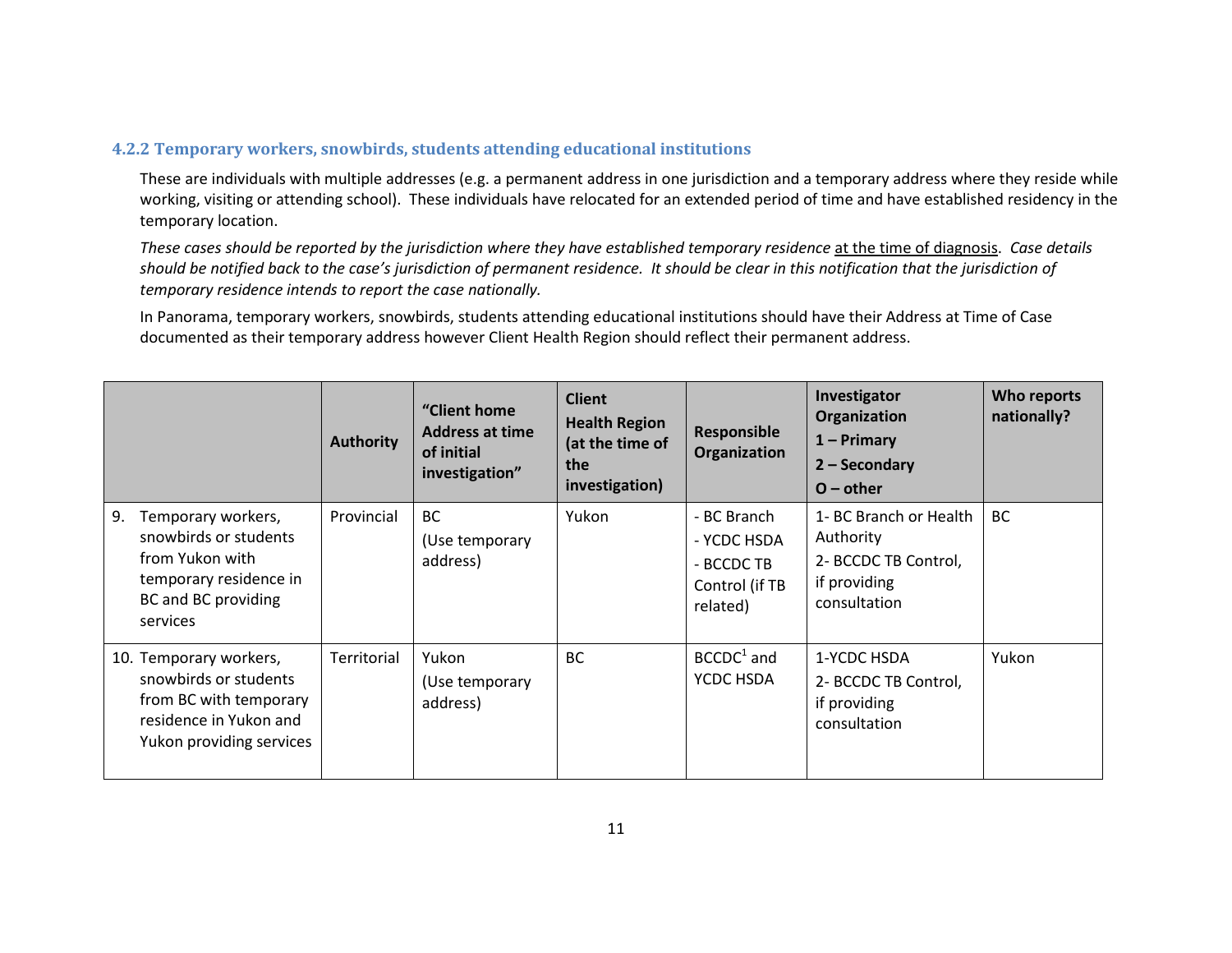|                                                                                                                                                                                                                      | <b>Authority</b> | "Client home<br><b>Address at time</b><br>of initial<br>investigation" | <b>Client</b><br><b>Health Region</b><br>(at the time of<br>the<br>investigation) | Responsible<br>Organization                             | Investigator<br>Organization<br>$1 - Primary$<br>2 - Secondary<br>$O$ – other               | Who reports<br>nationally? |
|----------------------------------------------------------------------------------------------------------------------------------------------------------------------------------------------------------------------|------------------|------------------------------------------------------------------------|-----------------------------------------------------------------------------------|---------------------------------------------------------|---------------------------------------------------------------------------------------------|----------------------------|
| 11. Temporary workers,<br>snowbirds, students:<br>Out of province/<br>territory client provided<br>service in Yukon (e.g.<br>Client from Alberta)<br>Assume: Yukon<br>diagnosed the Case and<br>is providing service | Territorial      | Yukon<br>(Use temporary<br>address)                                    | Out of Yukon                                                                      | YCDC HSDA                                               | 1-YCDC HSDA<br>2- BCCDC TB Control,<br>if providing<br>consultation                         | Yukon                      |
| 12. Temporary workers,<br>snowbirds, students:<br>Out of<br>province/territory client<br>provided service in BC<br>(e.g. from Alberta)<br>Assume: BC diagnosed<br>the Case and is<br>providing service               | Provincial       | <b>BC</b><br>(Use temporary<br>address)                                | Out of BC                                                                         | - BC Branch<br>- BCCDC TB<br>Control (if TB<br>related) | 1- BC Branch or Health<br>Authority<br>2- BCCDC TB Control,<br>if providing<br>consultation | <b>BC</b>                  |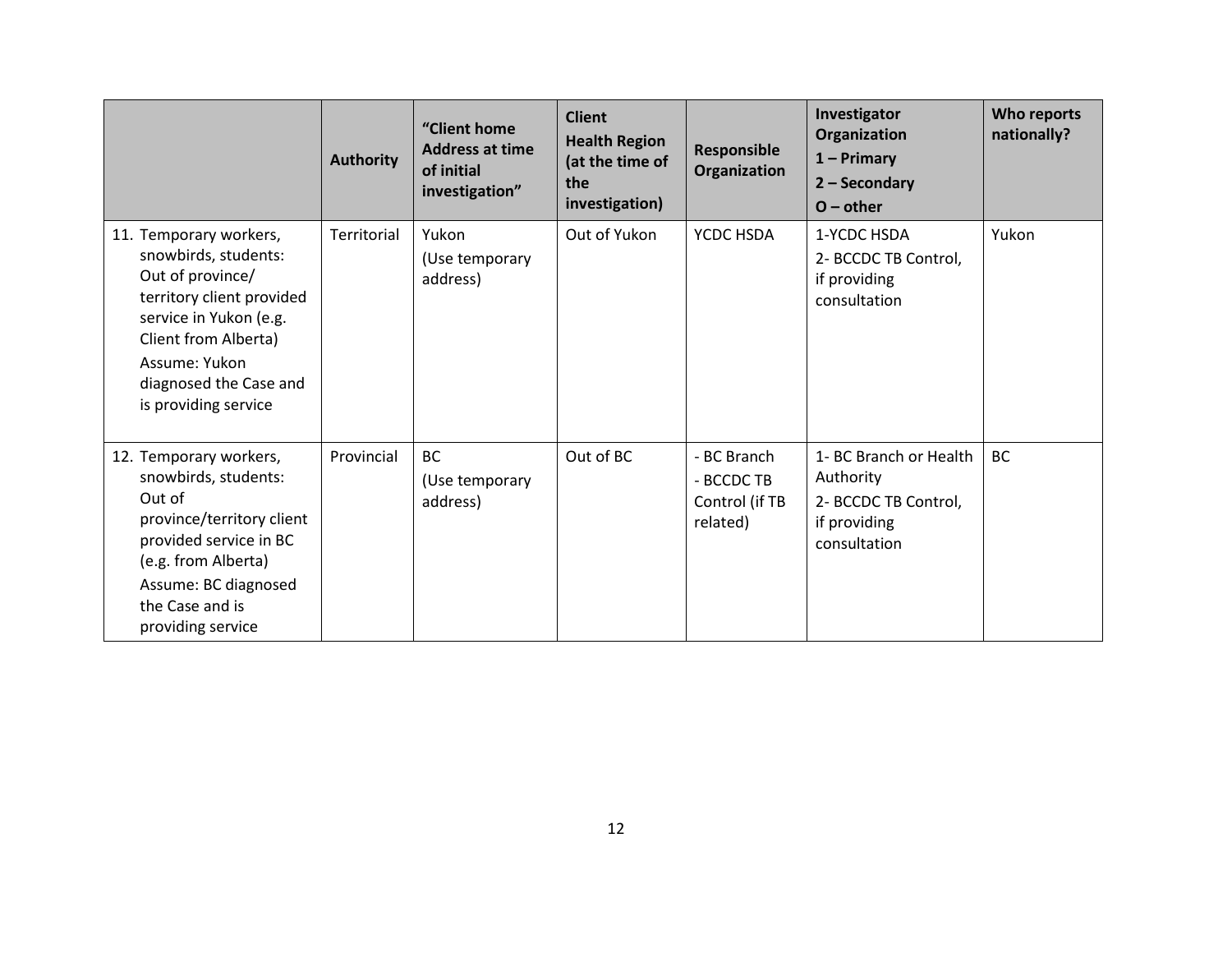#### <span id="page-12-0"></span>**4.2.3 Staff/residents of institutional facilities**

This refers to those individuals that reside in an institution (e.g. correctional facilities, nursing homes, hospitals or other institutions). These individuals may have two addresses (e.g. one where they resided before entering the institution, and one associated with the institution).

*These cases should be reported by the jurisdiction where the individual lives and sleeps most of the time. Case details should be notified back to the case's jurisdiction of permanent residence if this is not the same as where the individual lives and sleeps most of the time. It should be clear in this notification that the jurisdiction where the individual lives and sleeps most of the time intends to report the case nationally.* 

In Panorama, record Address at Time of Case as the address where the individual lives and sleeps most of the time and record Health Region as their permanent address.

|                                                                                                  | <b>Authority</b> | "Client home<br><b>Address at time</b><br>of initial<br>investigation" | <b>Client</b><br><b>Health Region</b><br>(at the time of<br>the<br>investigation) | Responsible<br>Organization                                            | Investigator<br>Organization<br>$1 - Primary$<br>$2 -$ Secondary<br>$O$ – other                    | Who reports<br>nationally? |
|--------------------------------------------------------------------------------------------------|------------------|------------------------------------------------------------------------|-----------------------------------------------------------------------------------|------------------------------------------------------------------------|----------------------------------------------------------------------------------------------------|----------------------------|
| 13. Yukon staff/residents<br>living/sleeping most of<br>the time in BC<br>residential facilities | Provincial       | BC<br>(Use address of<br>residential<br>facility)                      | Yukon                                                                             | - BC Branch<br>- YCDC HSDA<br>- BCCDC TB<br>Control (if TB<br>related) | 1- BC Branch or<br><b>Health Authority</b><br>2- BCCDC TB Control,<br>if providing<br>consultation | BC                         |
| 14. BC staff/residents<br>living/sleeping most of<br>the time in Yukon<br>residential facilities | Territorial      | Yukon<br>(Use address of<br>residential<br>facility)                   | <b>BC</b>                                                                         | $BCCDC1$ and<br>YCDC HSDA                                              | 1-YCDC HSDA<br>2- BCCDC TB Control,<br>if providing<br>consultation                                | Yukon                      |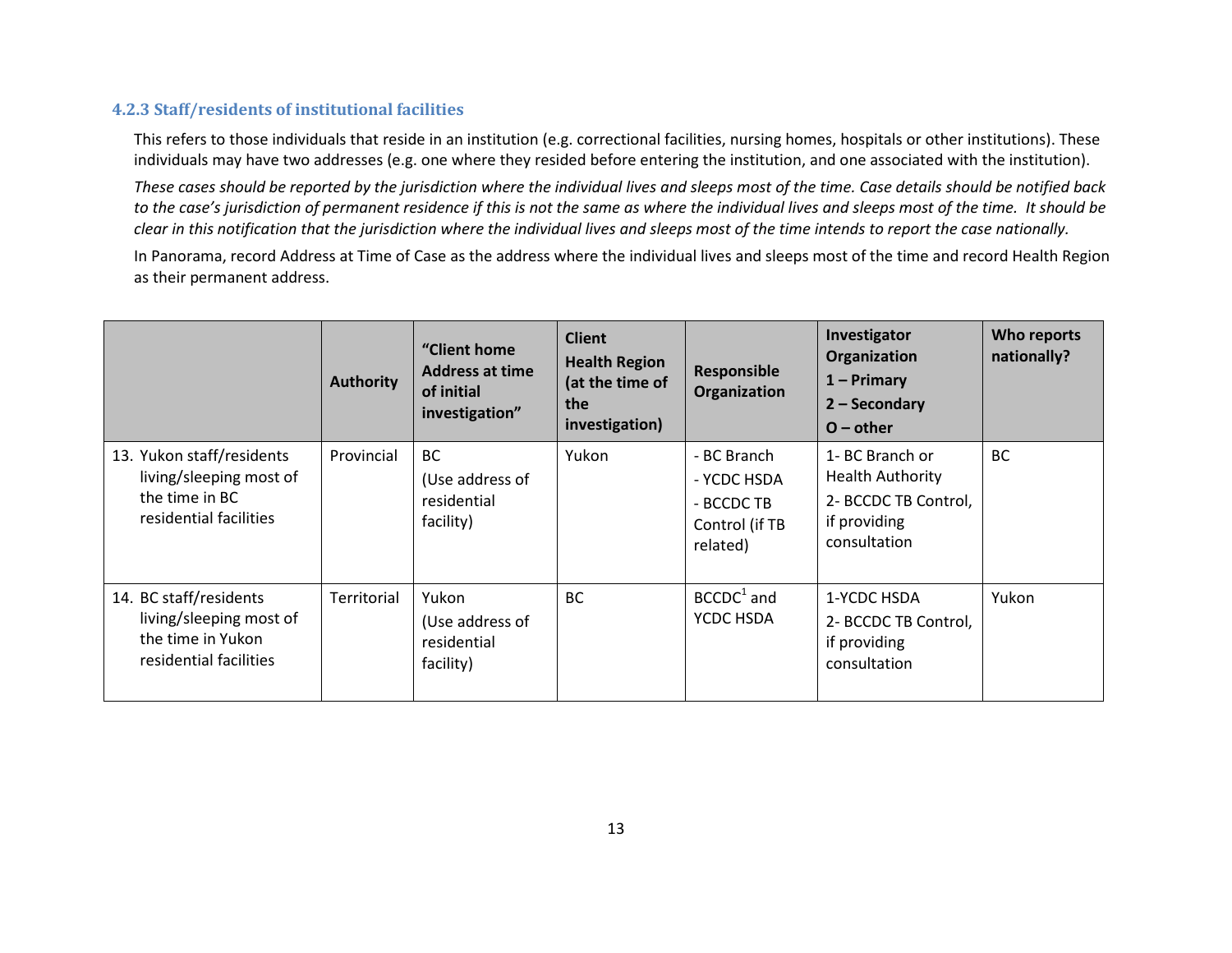|                                                                                                                                                   | <b>Authority</b> | "Client home<br><b>Address at time</b><br>of initial<br>investigation" | <b>Client</b><br><b>Health Region</b><br>(at the time of<br>the<br>investigation) | <b>Responsible</b><br>Organization                      | Investigator<br>Organization<br>1 – Primary<br>$2 -$ Secondary<br>$O$ – other                      | Who reports<br>nationally? |
|---------------------------------------------------------------------------------------------------------------------------------------------------|------------------|------------------------------------------------------------------------|-----------------------------------------------------------------------------------|---------------------------------------------------------|----------------------------------------------------------------------------------------------------|----------------------------|
| 15. staff/residents from any<br>jurisdiction other than<br>Yukon and BC<br>living/sleeping most of<br>the time in Yukon<br>residential facilities | Territorial      | Yukon<br>(Use address of<br>residential<br>facility)                   | Out of Yukon                                                                      | YCDC HSDA                                               | 1-YCDC HSDA<br>2- BCCDC TB Control,<br>if providing<br>consultation                                | Yukon                      |
| 16. staff/residents of any<br>jurisdiction other than<br>Yukon and BC<br>living/sleeping most of<br>the time in BC<br>residential facilities      | Provincial       | <b>BC</b><br>(Use address of<br>residential<br>facility)               | Out of BC                                                                         | - BC Branch<br>- BCCDC TB<br>Control (if TB<br>related) | 1- BC Branch or<br><b>Health Authority</b><br>2- BCCDC TB Control,<br>if providing<br>consultation | <b>BC</b>                  |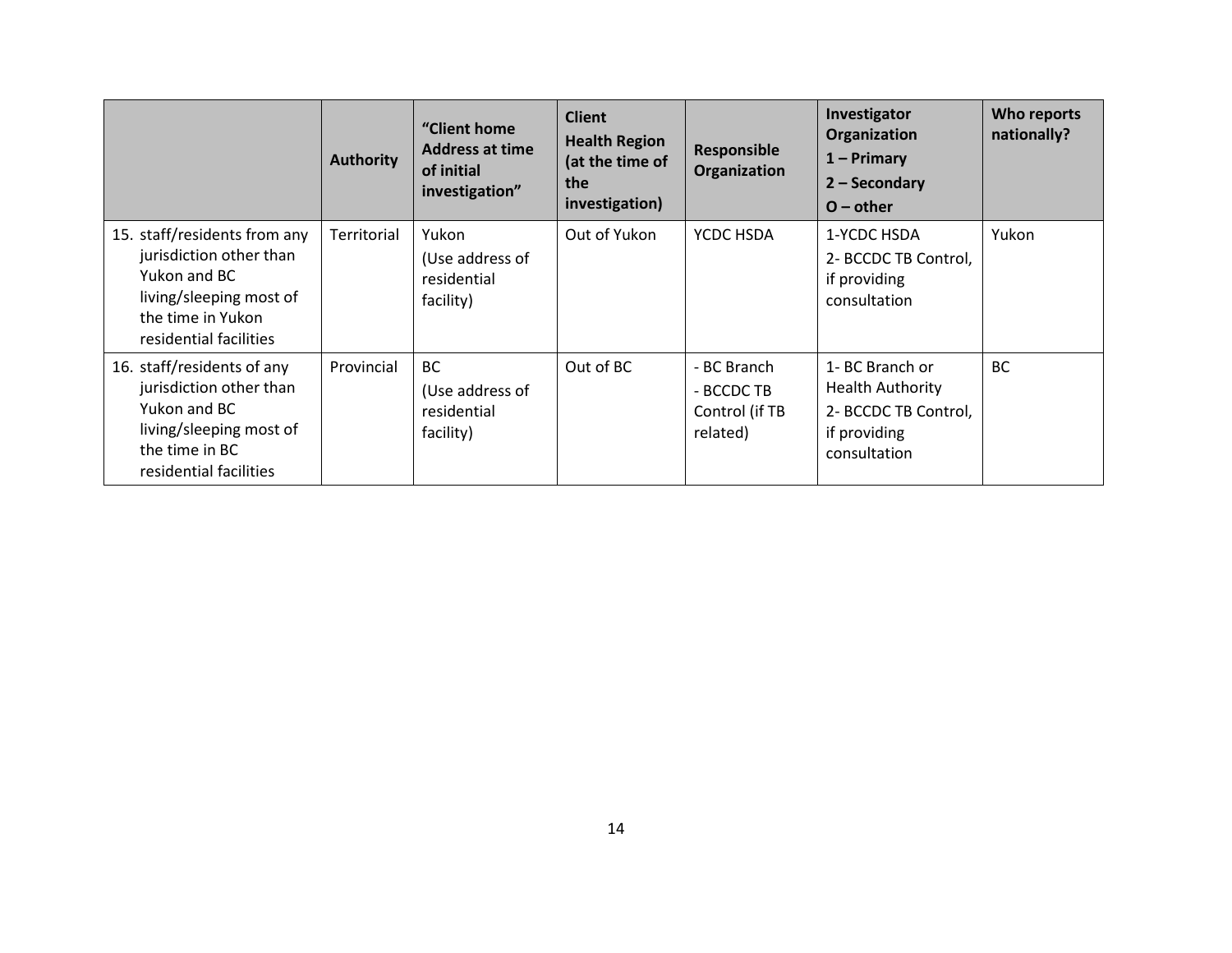#### <span id="page-14-0"></span>**4.2.4 Newborns**

Occasionally, babies born to a Yukon mother in a BC hospital may contract an RCD and vice versa. Notifiable diseases in newborn babies who have not yet been discharged following delivery should be reported by the jurisdiction of the mother's usual residence. On the Panorama investigation, record Address at Time of Case and Health Region as the mother's permanent address. In cases of adoption, these should be set to the jurisdiction of the adoptive parents' residence.

|                                                                          | <b>Authority</b> | "Client home<br><b>Address at time</b><br>of initial<br>investigation" | <b>Client</b><br><b>Health Region</b><br>(at the time of<br>the<br>investigation) | <b>Responsible</b><br>Organization | Investigator<br>Organization<br>$1 - Primary$<br>$2 -$ Secondary<br>$O$ – other                                                           | Who reports<br>nationally? |
|--------------------------------------------------------------------------|------------------|------------------------------------------------------------------------|-----------------------------------------------------------------------------------|------------------------------------|-------------------------------------------------------------------------------------------------------------------------------------------|----------------------------|
| 17. Notifiable disease in<br>baby born to Yukon<br>mother in BC hospital | Territorial      | Mother's Yukon<br>address                                              | Yukon                                                                             | BC Branch and<br>YCDC HSDA         | 1- BC Branch or Health<br>Authority<br>2-YCDC HSDA, if and<br>when services provided<br>2- BCCDC TB Control, if<br>providing consultation | Yukon                      |
| 18. Notifiable disease in<br>baby born to BC mother<br>in Yukon hospital | Provincial       | Mother's BC<br>address                                                 | <b>BC</b>                                                                         | $BCCDC1$ and<br>YCDC HSDA          | 1-YCDC HSDA<br>2- BC Branch or HA, if<br>and when services<br>provided<br>2- BCCDC TB Control, if<br>providing consultation               | <b>BC</b>                  |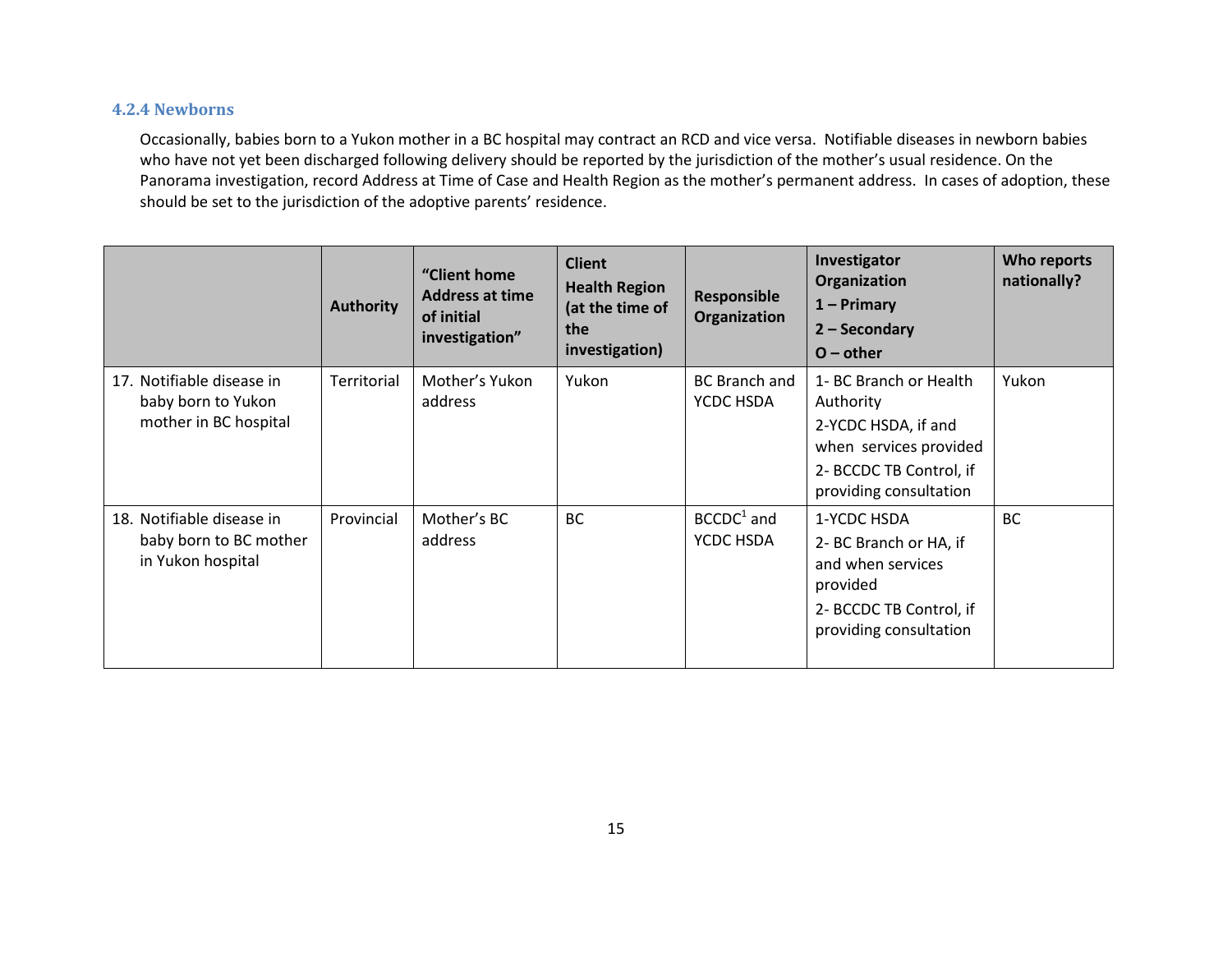## <span id="page-15-0"></span>**4.3 Documenting Geography in CD Investigations where Address is Unknown**

When specific address is unknown or the client has no fixed address, case is attributed to the jurisdiction of the diagnosing provider. In Panorama, document Address at Time of Case and Health Region as jurisdiction of the diagnosing provider.

|                                                | <b>Authority</b>   | "Client home<br><b>Address at time</b><br>of initial<br>investigation" | <b>Client</b><br><b>Health Region</b><br>(at the time of<br>the<br>investigation) | Responsible<br>Organization                          | Investigator<br>Organization<br>$1 - Primary$<br>$2 -$ Secondary<br>$O$ – other                          | Who reports<br>nationally? |
|------------------------------------------------|--------------------|------------------------------------------------------------------------|-----------------------------------------------------------------------------------|------------------------------------------------------|----------------------------------------------------------------------------------------------------------|----------------------------|
| 19. Address unknown, but<br>diagnosed in BC    | Provincial         | Λ                                                                      | Unknown City -<br><b>BC</b>                                                       | - BC Branch<br>- BCCDC TB Control<br>(if TB related) | 1- BC Branch or<br><b>Health</b><br>Authority<br>2- BCCDC TB<br>Control, if<br>providing<br>consultation | <b>BC</b>                  |
| 20. Address unknown, but<br>diagnosed in Yukon | <b>Territorial</b> | Λ                                                                      | - Whitehorse<br><b>Branch</b>                                                     | YCDC HSDA                                            | 1-YCDC HSDA<br>2- BCCDC TB<br>Control, if<br>providing<br>consultation                                   | Yukon                      |

^ Refer to No Fixed Address Data Standard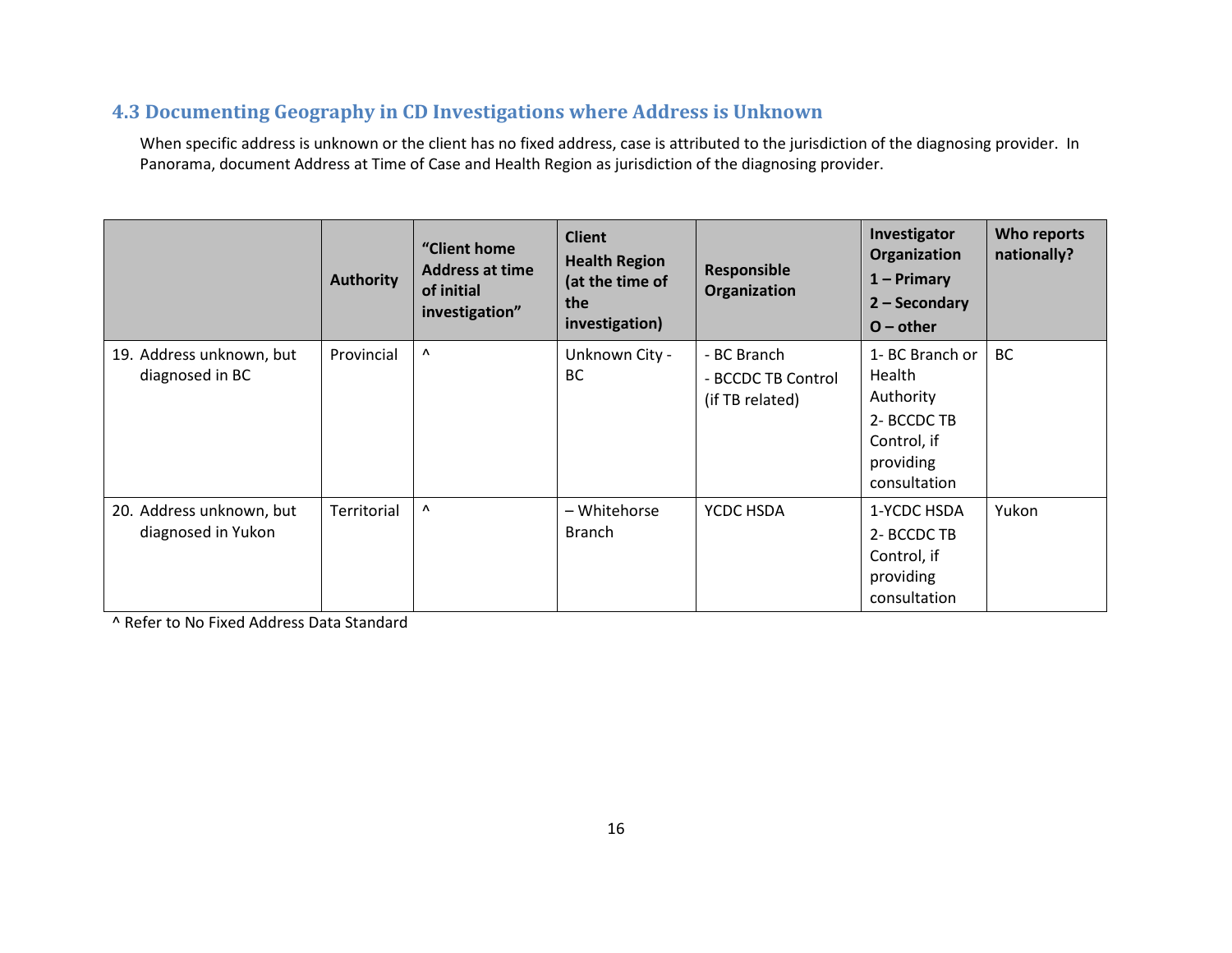# <span id="page-16-0"></span>**5.0 Documenting Geography in Contact Investigations**

Inter-jurisdictional communication between health care providers outside of Panorama (e.g. fax, phone) is often necessary to ensure that providers are aware when contact records are transferred or when public health actions are required (e.g. contact prophylaxis). When communication between BC and Yukon is required, this should involve BCCDC and YCDC (see appendix A for list of contact numbers).

|                                                                                                                        | <b>Authority</b>                                                                                                                               | "Client<br>home<br><b>Address</b><br>at time<br>of initial<br>investig<br>ation" | <b>Client</b><br><b>Health Region</b><br>(at the time of<br>the<br>investigation) | Responsible<br>Organization                                                                                               | <b>Investigator Organization</b><br>$1 - Primary$<br>2 - Secondary<br>$O$ – other                                                                                            | Who reports<br>nationally? |
|------------------------------------------------------------------------------------------------------------------------|------------------------------------------------------------------------------------------------------------------------------------------------|----------------------------------------------------------------------------------|-----------------------------------------------------------------------------------|---------------------------------------------------------------------------------------------------------------------------|------------------------------------------------------------------------------------------------------------------------------------------------------------------------------|----------------------------|
| 21. Contact Tracing:<br>Primary case in<br>Yukon, Contact lives<br>in BC, (this is the<br>Contact's<br>investigation)  | on creation<br>defaults to manual;<br>once contact<br>investigation<br>transferred, BC<br>investigator should<br>update it to<br>Provincial    | <b>BC</b>                                                                        | <b>BC</b>                                                                         | $BCCDC1$ and YCDC<br><b>HSDA: Yukon</b><br>identified the<br>contact and BC or<br>Yukon will<br>conduct the<br>follow-up. | 1-YCDC HSDA*<br>*on creation defaults to<br>YCDC HSDA; primary<br>investigator must be<br>changed to BC Branch<br>once contact<br>investigation transferred<br>for follow-up | N/A                        |
| 22. Contact Tracing -<br>Primary case in BC,<br>Contact lives in<br>Yukon, (this is the<br>Contact's<br>investigation) | on creation<br>defaults to manual;<br>once contact<br>investigation<br>transferred, YCDC<br>investigator should<br>update it to<br>Territorial | Yukon                                                                            | Yukon                                                                             | <b>BC Branch and</b><br>YCDC HSDA: BC<br>identified the<br>contact and<br>Yukon or BC will<br>conduct the<br>follow-up.   | 1- BC Branch*<br>* on creation defaults to<br>BC HA; primary<br>investigator must be<br>changed to YCDC once<br>contact investigation<br>transferred for follow-up           | N/A                        |